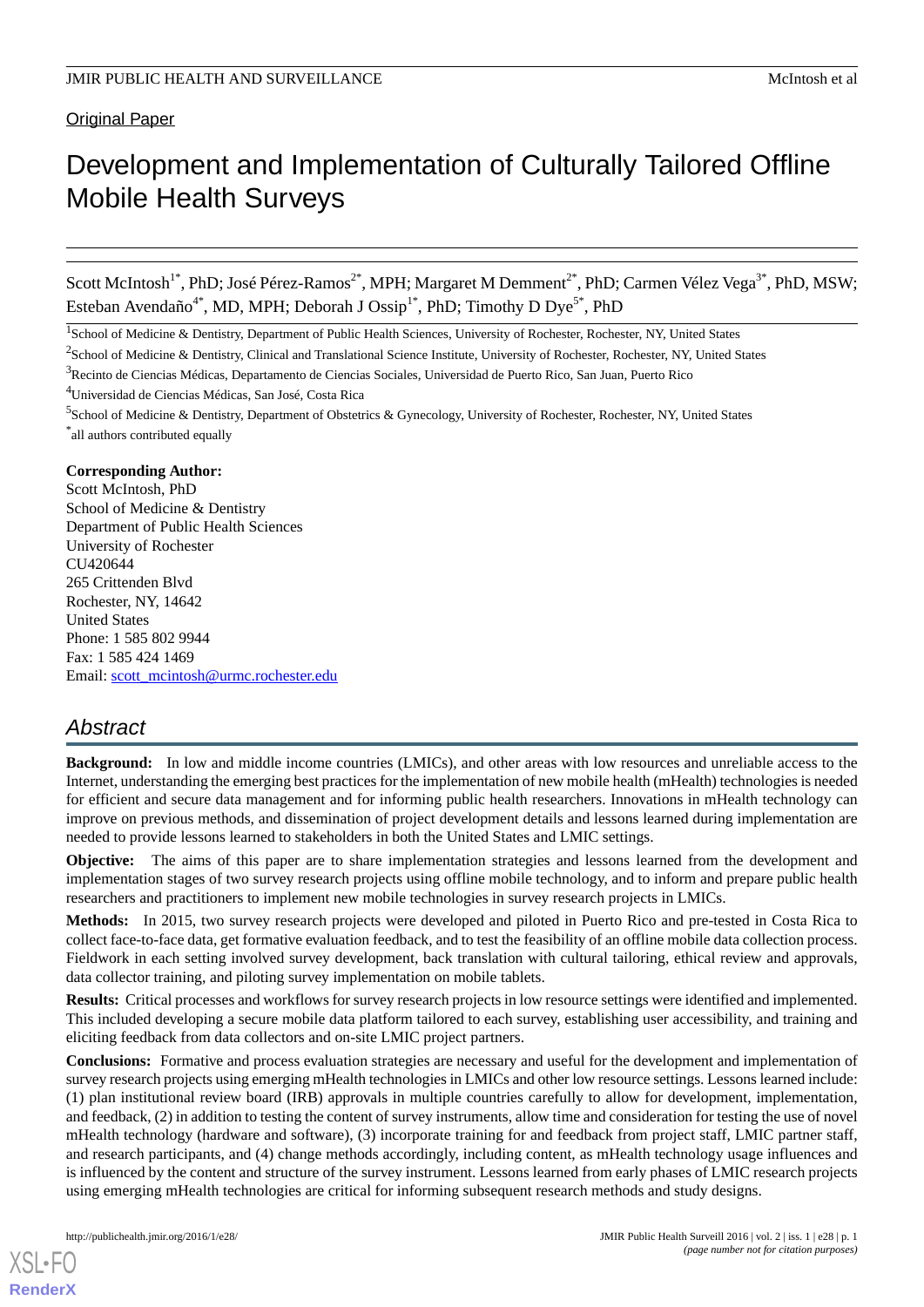*(JMIR Public Health Surveill 2016;2(1):e28)* doi: [10.2196/publichealth.5408](http://dx.doi.org/10.2196/publichealth.5408)

#### **KEYWORDS**

mobile health; survey research; ethical review

## *Introduction*

Electronic methods for capturing survey data have proven feasible  $[1]$  $[1]$  and efficient  $[2,3]$  $[2,3]$  $[2,3]$  $[2,3]$  in locales with the technical infrastructure to support their implementation [[2](#page-8-1)[,4](#page-9-1)]. In settings where the telecommunications and technology infrastructure may be uncertain or lacking and where Internet penetration may be lower, electronic means for capturing survey data is of limited utility [\[4\]](#page-9-1). Maximizing the benefits and efficiencies of electronic data capture in survey research in settings with limited technological infrastructure requires the decoupling of the means of collection (eg, mobile device, laptop computer) from the mechanism of transmission and storage of survey data (eg, via the Internet). Using a store-and-forward approach to data collection in resource-limited settings may offer an effective approach to survey research by achieving efficiency gains through mobile device-based data capture delayed synchronization of data [\[5-](#page-9-2)[7\]](#page-9-3) when access to the Internet becomes available.

Public health lessons from resource-challenged areas of the world increasingly inform practice in other areas, including higher-resourced communities. Knowledge translation from research into practice has long challenged public health [[8\]](#page-9-4). Evidence-based interventions exist to reduce chronic disease mortality substantially by addressing common lifestyle and behavioral risks [\[9\]](#page-9-5), but suffer from lack of implementation [[10\]](#page-9-6). This gap between knowledge and practice – the "know-do" gap – is more pronounced in communities of need throughout the world [\[11](#page-9-7)]. Better understanding of local social and cultural circumstances may help reduce the know-do gap [\[12](#page-9-8)] and increasingly successful implementation of existing knowledge to reduce chronic illness requires community-based approaches [[13\]](#page-9-9). Further, novel ways to achieve better engagement in communities with disparities frequently arise from global settings [\[14](#page-9-10)] that have demonstrated creative problem-solving when challenged with a wide range of barriers [\[15](#page-9-11)]. Such learning can directly benefit communities of need nested within wealthier nations [[12\]](#page-9-8), in part by recognizing that community circumstances warrant creativity in blending best-practice with local culture [[16](#page-9-12)] to reduce preventable chronic disease mortality [[17\]](#page-9-13). Creating, nurturing and supporting researcher-community partnerships are an essential component of this effective translation [[18\]](#page-9-14), though progress in bridging the know-do gap is improbable without the appropriate involvement of enabling technology and informatics support [\[19](#page-9-15)].

The Centers for Disease Control and Prevention (CDC), through its Prevention Research Centers (PRC) Program, established a thematic network, the Global and Territorial Health Research Network (Global Network) to conduct, share, and translate innovative chronic disease prevention research in low-resource settings. In the context of the Global Network, the University of Rochester partnered with the University of Puerto Rico to test the feasibility of an electronically-implemented survey of

community attitudes toward participation in genetic research (Survey 1), a scientific area of increased importance [[20\]](#page-9-16). The investigators used the same approaches for a separate electronic health (eHealth) survey (for new mothers) being developed with research partners in Costa Rica and the Dominican Republic (Survey 2). This report focuses on the field-testing of electronic surveys with offline, store-and-forward data capturing using Research Electronic Data Capture (REDCap), a widely-used data capture application developed for large-scale research projects [[21\]](#page-9-17). Procedures, infrastructure concerns, and methodologies have been adapted from previous work and lessons learned [[22](#page-9-18)[-35](#page-10-0)] to meet the needs for maximum flexibility and usability in low-resource settings. Procedures for successful project implementation include ethical review, survey development, data collector training, pre-testing, pilot testing, and data management. In two low and middle income countries (LMIC) settings: Puerto Rico (Survey 1) and Costa Rica (Survey 2). The surveys were in initial development (pre-testing) and/or pilot testing phases and although the topical areas were different, the initiatives involved overlapping teams and lessons learned will continue to be useful across future initiatives with LMICs.

## *Methods*

#### **Ethical Review Process**

Obtaining institutional review board (IRB) approval from all participating groups raises certain challenges [[28\]](#page-10-1). For all research funded by US federal agencies and institutions, participating institutions in the United States and each participating country must have a Federal Wide Assurance (FWA) and approval from an Office for Human Research Protections (OHRP) registered IRB. The FWA provides a commitment by the institution to follow standard ethical guidelines for human subjects research (eg, the Belmont Report, the Declaration of Helsinki, or similar codes). To obtain an FWA, institutions must have a designated IRB registered with OHRP. A database of institutions with FWAs and IRBs that meet US human subjects' protections guidelines for research is maintained by OHRP [\[36](#page-10-2)]. Each participating country outside of the United States may have its own required IRB for in-country research, which may not be approved by the US OHRP [\[28](#page-10-1)]. Thus, reviews by multiple IRBs may be required. Coordination of timing of reviews is critical to ensure that all are completed prior to study initiation. In addition, some IRBs may require approval by IRBs in the other participating countries prior to providing local approval, so it is critical for investigators to be aware of such local regulations and communicate documentation of approvals to each IRB within the required time frame [\[22](#page-9-18),[24,](#page-9-19)[37](#page-10-3),[38\]](#page-10-4).

Finally, investigators need to be aware of culturally-specific variations in what are acceptable research practices to produce a final protocol that meets regulatory requirements of each country. For example, in our prior work in the Dominican

 $XSJ \cdot F$ **[RenderX](http://www.renderx.com/)**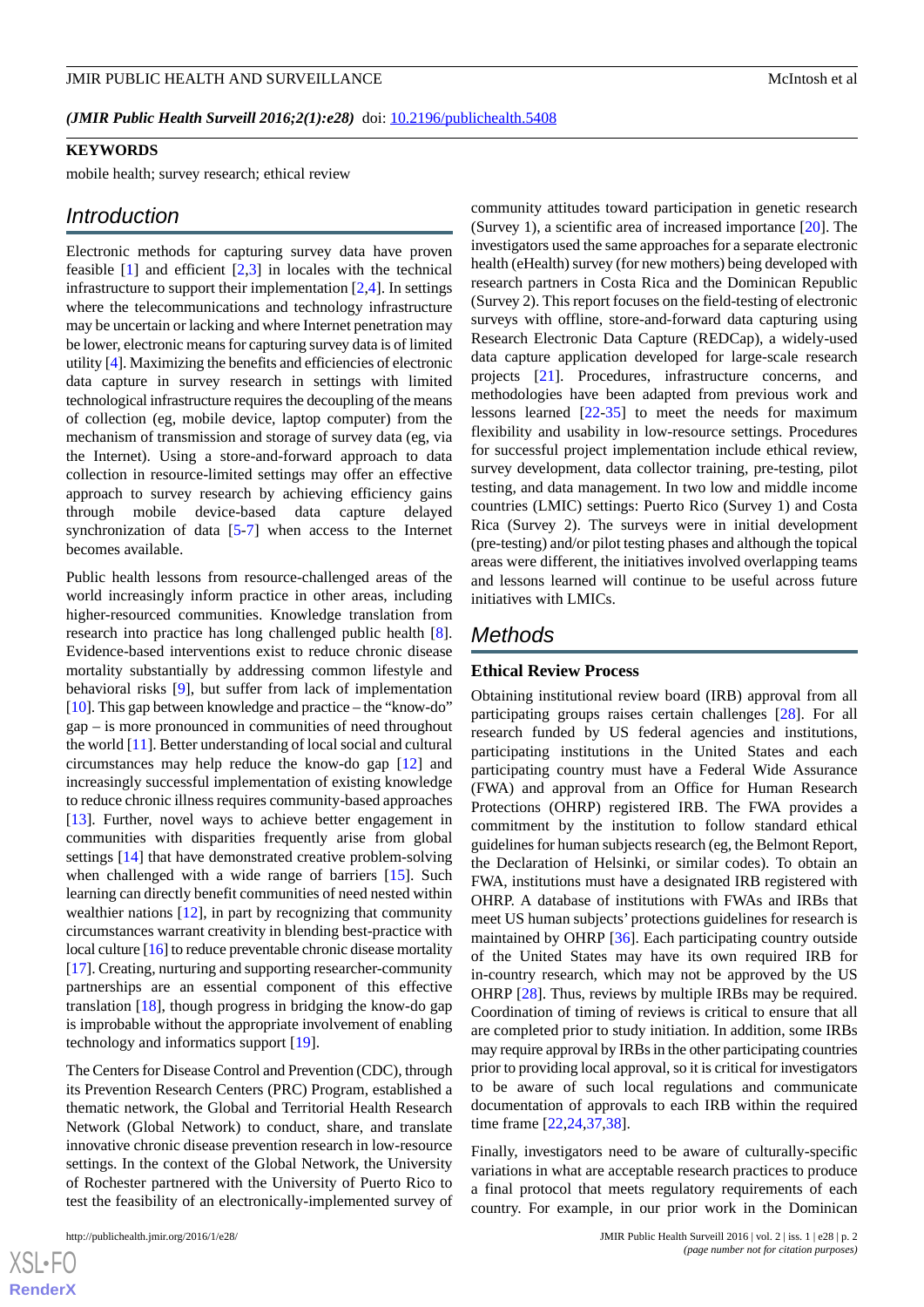Republic, paying subjects for completing surveys, a practice that is acceptable by US IRB standards was considered coercive by Dominican Republic IRB standards, though provision of a small thank you gift at the end of the survey was acceptable with the caveat that participants not be informed of the gift until after completing the survey. In addition, in partner Dominican Republic communities, providing written consent for participation was culturally unacceptable as it raised concerns about contractual requirements. Thus, investigators worked with all IRBs to develop an acceptable verbal consent procedure with documentation of consent provided by data collectors [[22](#page-9-18)[,24](#page-9-19),[27](#page-10-5)[,28](#page-10-1)]. Understanding IRB requirements of all participating sites is critical to successful global partnerships for research [[37\]](#page-10-3).

The IRB process at the University of Puerto Rico (UPR/MSC) was another source of lessons learned. The initial request for IRB approval was submitted for the online/offline versions of the survey to be administered by means of iPads and facilitated by a member of the research team. Once the IRB approval was ready (see below), the team proceeded to collect data. Once data collection began, the team faced the challenge of implementing offline collection, as the study sites were in remote areas in Puerto Rico with limited access to an Internet connection. Not being able to use the printed, hard copy as an alternative to the electronic version was a setback that required an amendment to the original protocol and changes to the data collection schedule. The lessons learned here – to gain initial IRB approval for both electronic and paper versions of survey data collection - can help to avoid further delays in the study plan.

## **Participants**

## *Survey 1*

Participants in Survey 1 consisted of a convenience sample of 32 Puerto Rican residents who were engaging with their medical health care system in one of three Federally Qualified Health Centers (FQHCs) in rural areas of Northern Puerto Rico over a 2-week period. Potential participants were approached by project data collectors (see below) and, if agreeable, were provided an information letter about the purpose of the survey. Implementing the survey consisted of a face-to-face interview, using a digital tablet to enter responses.

## *Survey 2*

In the development phase of the study prior to an actual pilot implementation of Survey 2, qualitatively pre-testing all the sections and items of the developing survey was accomplished with a convenience sample of 16 trainees who were participating in an National Institute of Health (NIH) funded eHealth training initiative, and who will later be data collectors using Survey 2 and offline data collection. This sample was mostly composed of highly educated persons (eg, health providers, technology experts) who will, later in the parent study, be responsible for administering the final version of Survey 2 in their own countries (Costa Rica, Honduras, and Dominican Republic). Feedback was obtained on content, wording, and device navigation (ie, using the REDCap mobile survey on a digital tablet).

 $XS$  $\cdot$ FC **[RenderX](http://www.renderx.com/)**

## **Data Collectors**

## *Survey 1*

For the field work with Survey 1 in Puerto Rico, data collectors were six Puerto Rican-based staff who were participating in the Puerto Rico Testsite for Exploring Contamination Threats (PROTECT), a research project that follows a cohort of 1800 pregnant women in the northern Karst area of Puerto Rico and their exposure to environmental agents [[39,](#page-10-6)[40](#page-10-7)]. Biological samples for PROTECT, an IRB-approved study, include examination of the DNA for the PAX gene and for future genetic testing.

The PROTECT staff that participated in the field work with Survey 1 included one registered nurse and fieldwork coordinator with ample experience in research, one master's degree nutritionist, a doctoral student with a master's in public health (MPH) degree and experience in field research, and the co-principal director for the PROTECT Community Engagement Core with a doctorate of philosophy (PhD) in policy analysis and research. The staff were all previously familiar with REDCap, although they had not yet used the mobile version.

Training activities included observation and a 3-hour workshop to become familiar with both the content of the survey as well as its online and offline implementation via the mobile REDCap protocol. Each staff was given a tablet and assigned a unique username. All staff members participating in the project completed human subject research protection training from the Collaborative Institutional Training Initiative (CITI) prior to the collection of any data.

## *Survey 2*

Qualitative data collection for the pre-testing phase of Survey 2 was conducted by a senior US research project staff (behavioral scientist), who interactively presented a draft of the draft survey as part of a didactic module during a week-long short course in Costa Rica (see below) on online/offline digital data collection. During the module and in subsequent meetings, senior project staff documented qualitative feedback via field notes and confirmed common themes and item improvement ideas. At the same time, another senior project team member provided live support and feedback from the United States, including real-time problem-solving that led to lessons learned (eg, problems with offline/online synchronization, log-in credentials, and other functionality).

## **Instruments**

## *Survey 1: From Mechanical Turk to Offline*

The present fieldwork began with the development of a Spanish-language version of a survey initially available online at Mechanical Turk (mTurk), Amazon's crowdsourcing website [[41](#page-10-8)[-43](#page-10-9)]. The initial survey was assembled primarily from items validated in previous surveys. Reliability and validity have not yet been established, but it is currently in use in several of our initiatives and will be examined for reliability metrics in subsequent phases of project development. The Internet as a medium and, more recently, the use of "crowdsourcing" as a strategy, has greatly expanded the potential for low-cost timely survey research initiatives. Crowdsourcing is the paid (or often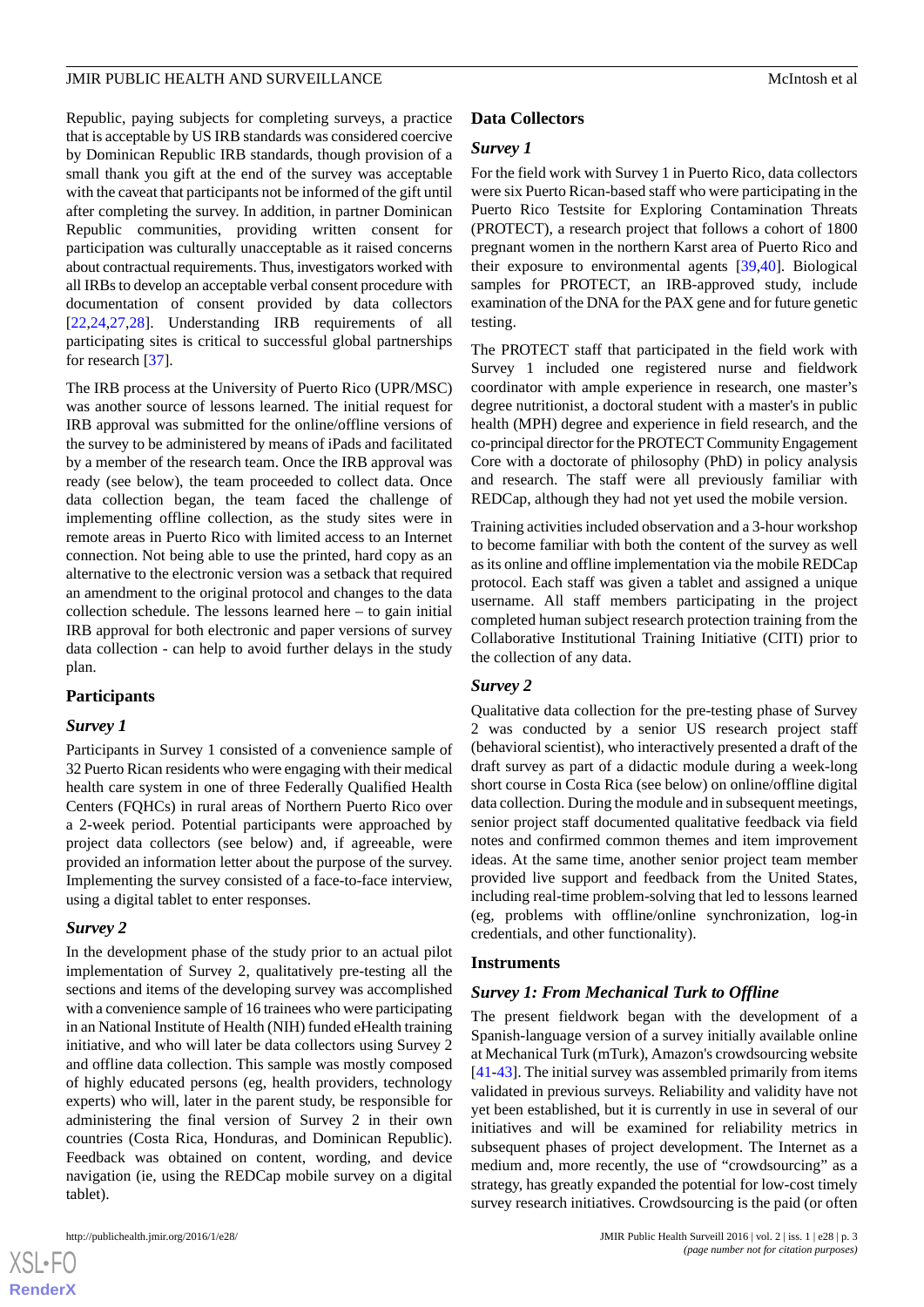unpaid) "recruitment of an independent global workforce for the objective of working on a specifically defined task or set of tasks" [[44\]](#page-10-10). Crowdsourcing is increasingly recognized as a legitimate strategy to engage with research subjects [\[45](#page-10-11)[-47](#page-10-12)].

## *Spanish Back Translation Process*

In order to create an equivalent, as well as culturally appropriate Spanish language version of the initial English version, it was first translated into Spanish, and then back translated into English using the Brislin method [[48\]](#page-10-13). The team then compared the back-translated version with the original to identify problematic translations. These problematic translations were then examined by two native Puerto Rican speakers and edits were provided. Finally, a native Spanish speaker did a final edit of the entire survey before it was pre-tested. The Spanish version was pre-tested during the back translation process by six bilingual investigators from the United States and Puerto Rico for readability, skip patterns, formatting, and content. Committed partners and an organized and systematic approach facilitated the translation process. A barrier to the process was time to complete translation given that people were volunteering their time.

## *Research Electronic Data Capture (REDCap)*

For the present field work, surveys were developed and implemented using the mobile (offline) application of REDCap, a software toolset and workflow methodology for electronic collection and management of research and clinical trial data [[21\]](#page-9-17). The secure, Web-based application (whether online or offline) provides an intuitive interface for users to enter data and real-time validation rules (with automated data type and range checks) at the time of data entry. REDCap offers easy data manipulation with audit trails and functionality for reporting, monitoring and querying patient records, as well as an automated export mechanism to common statistical packages (SPSS, SAS, Stata, R/S-Plus).

The NIH-funded Clinical and Translational Science Institute's (CTSI's) informatics core, a unit of the University of Rochester's School of Medicine & Dentistry Academic Information Technology (AIT) Group, serves as a central facilitator for data processing and management. REDCap data collection projects rely on a thorough study-specific data dictionary defined in an iterative self-documenting process by all members of the research team, with planning assistance from the AIT-CTSI informatics core. The iterative development and testing process result in a well-planned data collection strategy for individual studies.

REDCap servers are housed in a local data center at the University of Rochester and all Web-based information transmission is encrypted. REDCap was developed in a manner consistent with Health Insurance Portability and Accountability Act (HIPAA) security requirements and is recommended to University of Rochester researchers by the University of Rochester Medical Center (URMC) research privacy officer and office for Human Subject Protection.

## *REDCap Mobile for Offline Data Collection*

For the purpose of this fieldwork the REDCap application for offline data collection was used, because many surveillance sites will be remote and will have limited Internet access. Mobile offline data collection allows for real-time data collection and storage. Data are later "synced" or uploaded to an online server and added to the primary database.

Although software programs and hardware devices were not prospectively compared and tested with our LMIC project partners, we employed lessons learned from our previous work regarding reach and engagement considerations of eHealth strategies [[49,](#page-11-0)[50\]](#page-11-1), and from the formative evaluation phase of one of our randomized controlled trials (RCTs) [[51\]](#page-11-2). In this trial, surveys were developed and pretested for implementation with US English speakers with low health literacy across a large geographic area. This included formative evaluation (key informant interviews and focus groups, exploring offline data capture) and, later, process evaluation steps (tracking participant engagement) to determine how and under what circumstances various mHealth strategies increased project engagement. Platforms that were considered for survey implementation included: (1) use of a vendor to manage all online surveys with sophisticated programming and support, (2) use of a commercial product such as Survey Monkey, and (3) use of REDCap. REDCap was chosen as the mHealth platform because (1) it is HIPAA protected; (2) there is no cost to the project; (3) programming support is available; and (4)respondents who are located anywhere geographically can access it using any common device such as personal computers, laptops, tablets, or mobile phones with app capabilities.

The process of enabling the system began with survey instrument development on the REDCap website platform, and then offline module approval was obtained from the US institution's REDCap administrator. This approval is in the form of a Quick Response Code (QR Code), which contains a unique identifier for each specific requester and is necessary for installation of the survey into the offline application. This QR Code is provided for each staff member collecting data in the field, and each QR code matches with each username. The ability to scan this QR code with the mobile device enhances the project's ability to collect secure data in the field, including the facilitation of later data collection when offline. Failure to match in this way, however, results in a substantial data storage complication (a "metadata conflict"), whereby the username and the QR code do not match and data collection from that username cannot occur and/or data may be compromised. This code is scanned to each mobile device where the username is used (eg, mobile phones and tablets).

Where online connections are possible, the mobile application provides direct data entry into the REDCap environment on the institution's server. In LMICs or other low-resource settings where there are limited wireless (WiFi) or cellular connections to ensure predictable online access, the mobile application provides the flexibility for offline data collection. This expanded ability to use digital devices to collect data also limits the need for paper surveys (except as a backup) and the risk of losing data. The portability is also maximized by the ability to be used

 $XS$  $\cdot$ FC **[RenderX](http://www.renderx.com/)**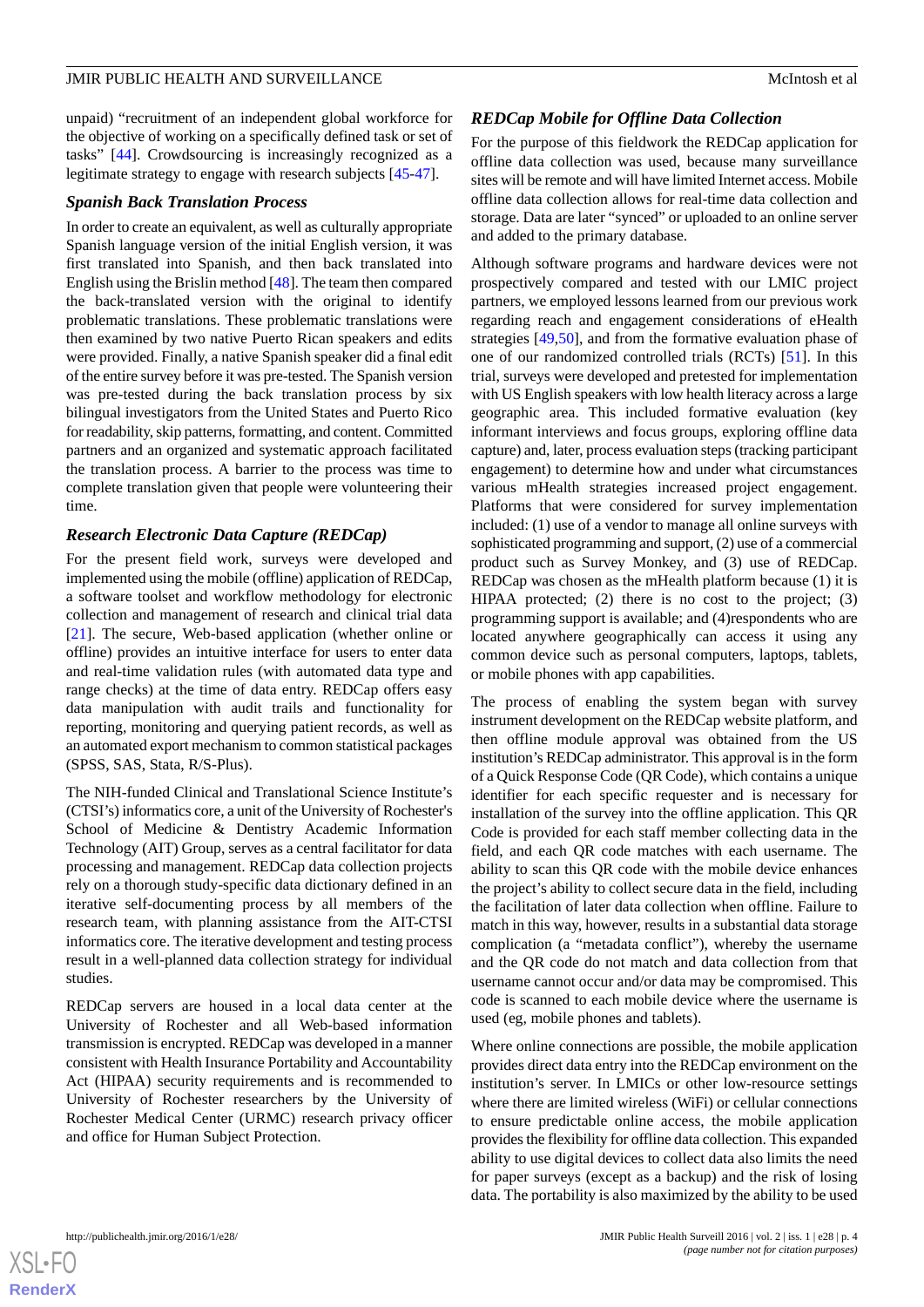on iOS and Android platforms (including tablets and mobile phones). With both online and offline options, there is capability for direct data entry, which reduces the time needed for further data management and analysis. Finally, although matching each portable device to unique users requires advanced planning and start-up time, registering each username individually allows for superior tracking of data collection by each data collector.

## *Survey 2: Maternal Health Information Communication Technology*

A second survey development and implementation project continued to provide lessons learned for overall project methodologies (ie, formative evaluation for Survey 1 as well as Survey 2) regarding the refinement of the development of both the online and offline survey procedures. The Survey 2 goals in this second project ("MundoComm" based in Costa Rica and the Dominican Republic) include conducting qualitative and quantitative assessments of multi-level determinants of maternal health behaviors that can potentially be addressed through technological innovation, and identifying electronic readiness (e-readiness), defined as use and acceptability of current information communication technology resources (such as social media, texting, as well as earlier technologies such as radio) to guide project development.

During a week-long "short course" training in Costa Rica with teams from the Dominican Republic, Honduras, and Costa Rica, experiences with the offline digital tablet (iPad) demonstrations

in vivo revealed new challenges, primarily that systematic upgrades to the REDCap platform at our US-based institution caused immediate problems in the current version accessible on the digital tablet. It was determined that additional or back-up strategies to save all data collected since the last upload/sync will need to be developed. Also, explaining the multi-step processes to gain initial online access at the US-based institution, the steps needed to ensure current access, survey administration, data syncing and trouble-shooting, were all challenging for both instructors and trainees.

## *Results*

## **Survey 1**

Selected survey results from Survey 1 with 32 respondents interviewed face-to-face in Puerto Rico with the offline REDCap mobile application (see below) can be found in [Table 1.](#page-5-0) These pilot data, successful collection of which provided evaluation feedback regarding the utility of the offline REDCap survey process, included common demographic information (gender, age, race, ethnicity, education, religion), demographic information of interest to the project (general health status, economic indicators such as owning one's own house and/or vehicle), and process information on respondents' perceptions of the length of the survey, and understandability, which aided the project team in refinement of the instrument both for content and for implementation.

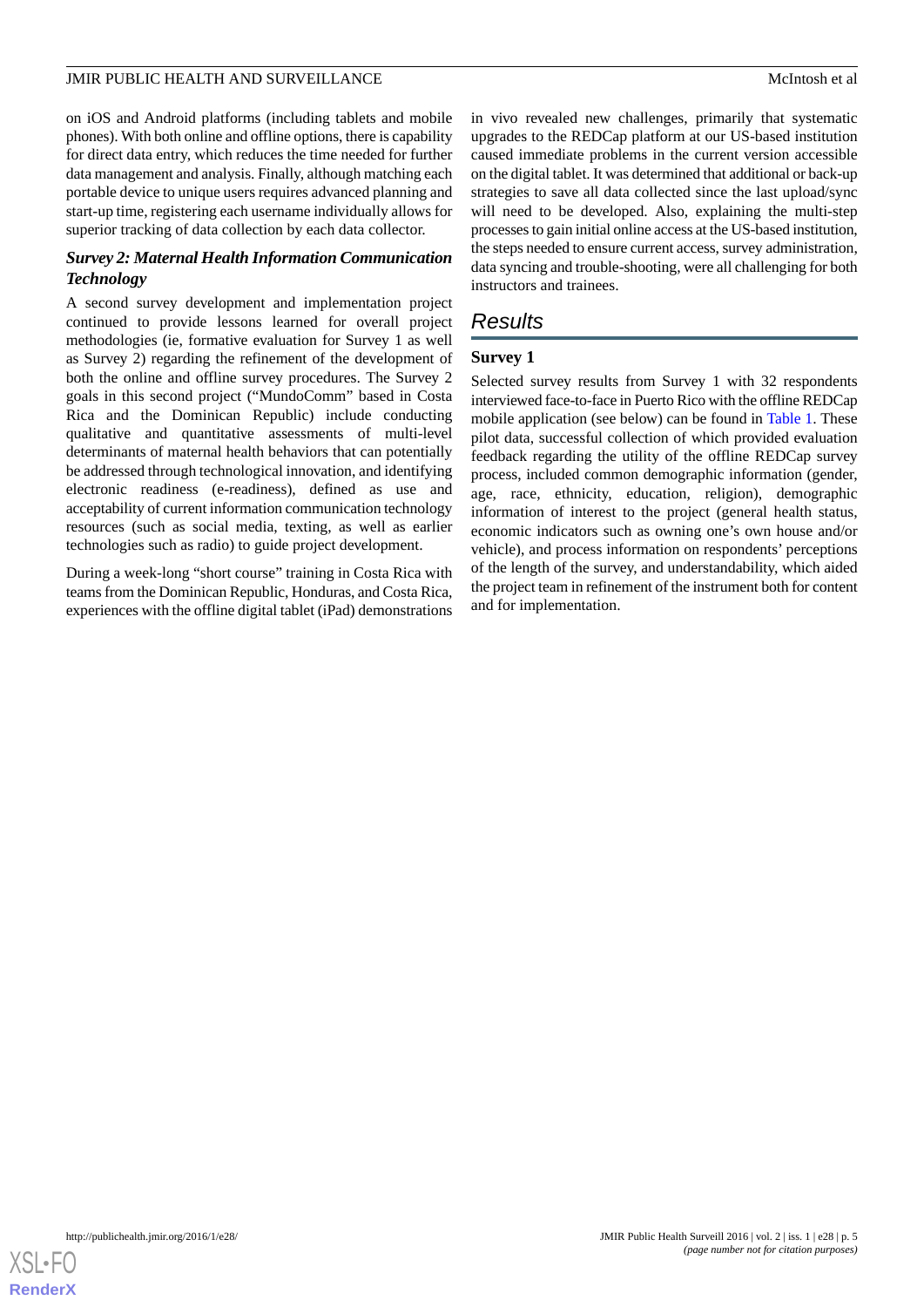## **JMIR PUBLIC HEALTH AND SURVEILLANCE** McIntosh et al

<span id="page-5-0"></span>Table 1. Example variables demonstrating the feasibility of and feedback regarding offline data collection process (N=32).

| Variable                         |                           | $\%~(n/N)$    |
|----------------------------------|---------------------------|---------------|
| Gender                           |                           |               |
|                                  | Males                     | 31% (10/32)   |
|                                  | Females                   | 69% (22/32)   |
| Age in years                     |                           |               |
|                                  | Mean (SD)                 | 35.69 (12.39) |
|                                  | Range                     | 18-61         |
| Ethnicity                        |                           |               |
|                                  | Hispanic                  | 100% (29/29)  |
| Race <sup>a</sup>                |                           |               |
|                                  | White                     | 80% (24/30)   |
|                                  | Black                     | 13% (4/30)    |
|                                  | Other                     | 27% (8/30)    |
| Education                        |                           |               |
|                                  | Less than high school     | 7% (2/29)     |
|                                  | High school               | 45% (13/29)   |
|                                  | Some college              | 21% (6/29)    |
|                                  | College                   | 24% (7/29)    |
|                                  | Advanced                  | 3% (1/29)     |
| Religion                         |                           |               |
|                                  | Christian                 | 97% (28/29)   |
|                                  | Prefer not to answer      | 3% (1/29)     |
| General health                   |                           |               |
|                                  | Excellent                 | 17% (5/29)    |
|                                  | Very good                 | 31% (9/29)    |
|                                  | $\operatorname{Good}$     | 28% (8/29)    |
|                                  | Average                   | 21% (6/29)    |
|                                  | Poor                      | 3% (1/29)     |
| Own your own house               |                           | 48% (14/29)   |
| Own your own vehicle             |                           | 59% (17/29)   |
| Understood survey?               |                           |               |
|                                  | Totally disagree          | 28% (8/29)    |
|                                  | Agree                     | 55% (16/29)   |
|                                  | Totally agree             | 17% (5/29)    |
| Was the survey clear/<br>simple? |                           |               |
|                                  | Totally disagree          | 24% (7/29)    |
|                                  | Disagree                  | 10% (3/29)    |
|                                  | Neither agree or disagree | 7% (2/29)     |
|                                  | Agree                     | 45% (13/29)   |
|                                  | Totally agree             | 14% (4/29)    |

<sup>a</sup>Some selected more than one race.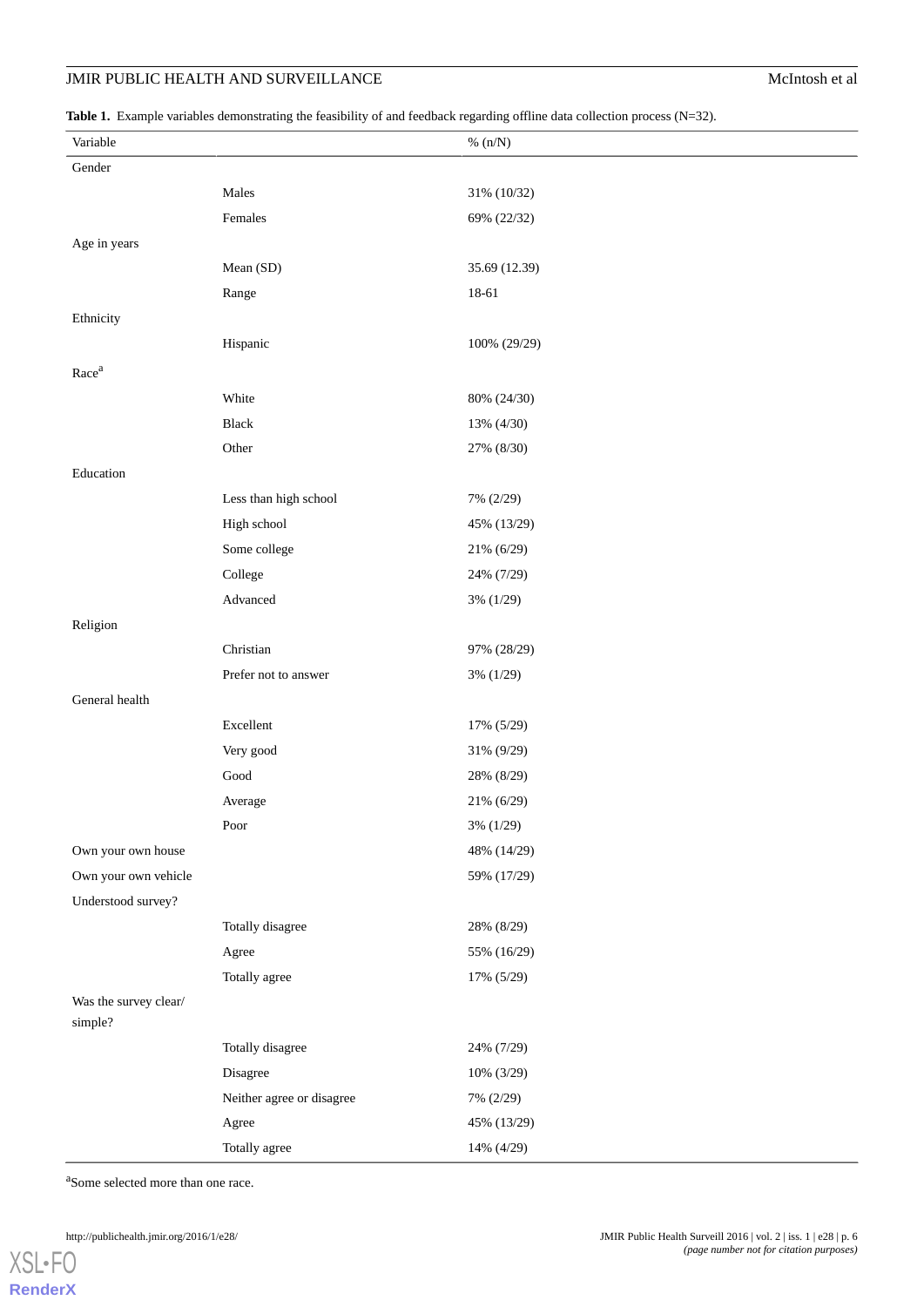Feedback from data collectors during their 3-hour training workshop and before the pilot implementation included concerns that the survey was too long and that respondents would likely provide socially desirable responses to speed up the process. Changes to the instrument after pilot implementation resulted from additional feedback, including content related issues (item wording, skip patterns), as well as formatting and navigation issues related to the mobile offline version of the instrument. Data collectors reported that some aspects of the survey (eg, Likert scales) were too difficult for some respondents to understand. More than two thirds of the respondents with whom the survey was piloted, however, indicated that they felt the survey was understandable.

## **Survey 2**

<span id="page-6-0"></span>Pre-testing feedback on Survey 2, which was presented to 16 trainees at a week-long short course in Costa Rica (see above), included similar themes as those identified in feedback regarding

**Figure 1.** Pictoral ranking scale options.

Survey 1. Primarily, the participants reported that the survey was too long, item formats such as those presented as Likert Scales or similar ranking tasks, and layout were likely to be confusing to the target population of women in their maternal and child health research projects in their LMICs (Costa Rica, Dominican Republic, and Honduras). An interesting finding was that the Honduran team (n=4) felt strongly that the proposed layouts for the Likert scale items using pictures as aids should not go from left-to-right, as is common in US survey instruments (and even those commonly used in other LMICs), but rather from "top to bottom" [\(Figure 1\)](#page-6-0).

All qualitative feedback from participants, as well as from LMIC partners and project personnel, will continue to be synthesized with process feedback from Survey 1 (the survey instrument as implemented in the medium of offline data collection), and content feedback (where overlap exists) to edit and pre-test subsequent iterations of Survey 2.



## **mHealth Survey Development Challenges**

A number of challenges to the development of our mHealth technologies for both online and offline survey data collection were noted. Implications and potential solutions were derived from a review of field notes, feedback from survey respondents and key informant interviewees, feedback from project partners in Puerto Rico and Costa Rica, and project team planning meetings [\(Table 2](#page-7-0)). A data collector's individually assigned

username can only used by that data collector, for both online and offline data collection. Therefore, it was decided that it is best to assign only one device to be used by each data collector. If more than one data collector will use a specific device, or more than one person will use a unique username (both possible but not advisable), then additional steps are needed to allow for this expanded functionality and additional training and quality assurance steps would need to be added.

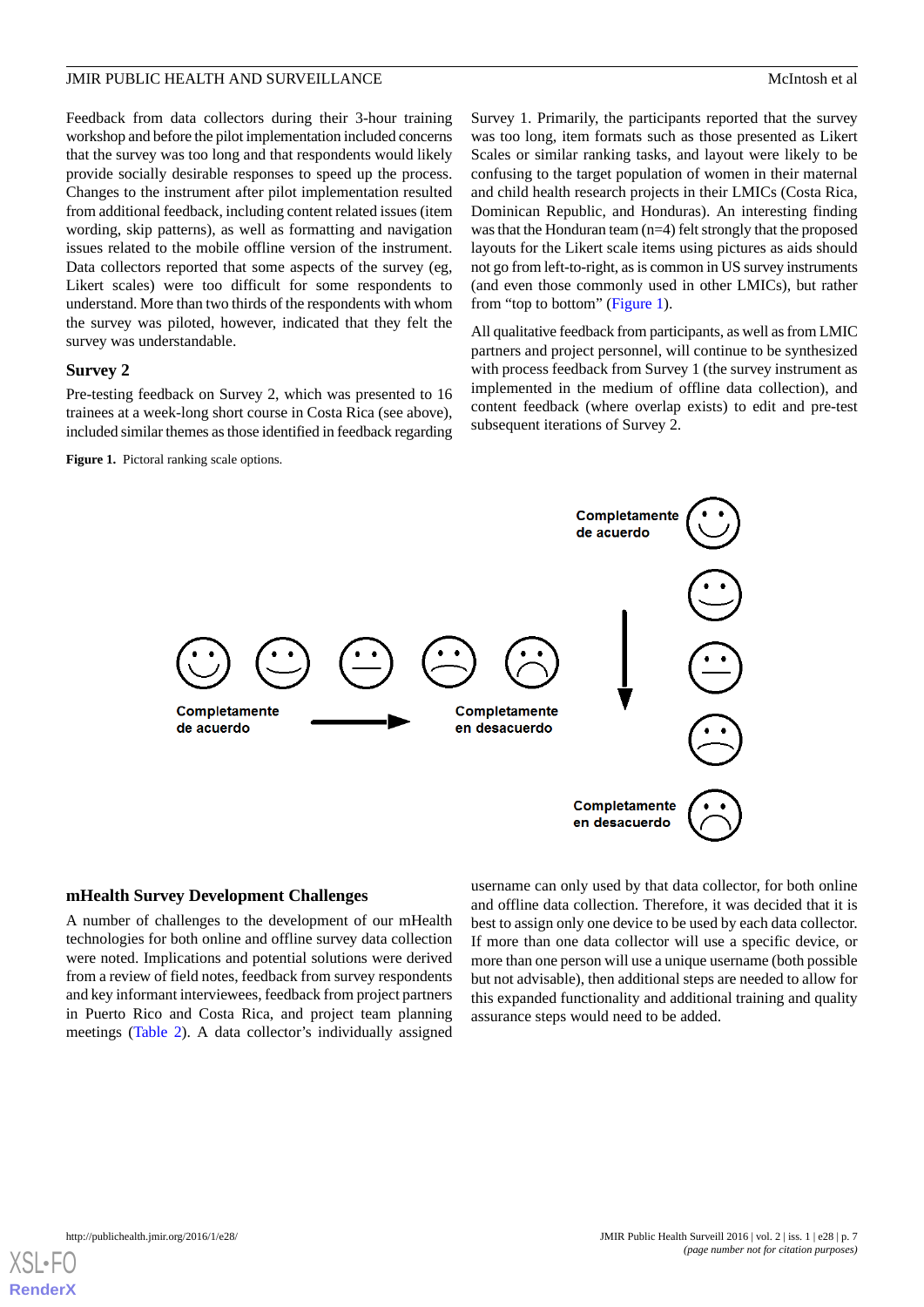<span id="page-7-0"></span>**Table 2.** mHealth survey development challenges.

| Problem                                              | Implication                                                                                                                                                                  | Potential solution                                                                                              |
|------------------------------------------------------|------------------------------------------------------------------------------------------------------------------------------------------------------------------------------|-----------------------------------------------------------------------------------------------------------------|
| Institutional review board (IRB) approval<br>process | Multiple IRBs and delays were challenges to<br>both initial drafts of methods, and updated<br>methods and instruments                                                        | Earlier engagement with IRBs and allotment of more<br>time for ethical reviews and                              |
|                                                      |                                                                                                                                                                              | approvals                                                                                                       |
|                                                      |                                                                                                                                                                              | Obtain ethical reviews from a centralized IRB process                                                           |
| Unique user identifications                          | Limits data collection options, such as one de-<br>vice for one collector only                                                                                               | Allow more users access to a single device (eg, a<br>"generic" user ID log in)                                  |
| Securing device                                      | Although securing the device is meant as a se-<br>curity measure, all data are lost when the de-<br>vice sleeps, is turned off, or the application is<br>accidentally closed | This security measure could be removed, or the device<br>configured to never sleep <sup>a</sup>                 |
| Survey is too long                                   | Respondents and collectors felt the instrument<br>is too long and responses won't be valid                                                                                   | The survey will be revised for length and complexity<br>of item response formatting (eg, simpler Likert scales) |

<sup>a</sup>This remains a key training and quality improvement issue.

In addition, each data collector must "secure" the instrument prior to data collection (a step in the process of setting up each mobile device). Otherwise, when the device goes into "sleep mode" or the screen is accidentally turned off (screen), there is a risk of losing data already collected. Similarly, failure to match each device with appropriate permission codes can result in a "metadata error" and loss of collected data when attempting to sync the data. Clear protocols are needed to ensure that these steps are taken by all data collectors. For example, project procedures and checklists can be affixed to mobile devices (and included as a "read me" file after the device is activated) to remind data collectors and project staff of important details.

As can be expected in survey development between countries and cultures, several issues were identified, such as challenges with understanding certain survey item formats (eg, Likert scales), and feedback that the survey is "too long". Finally, the mTurk Spanish version is still in development, and has therefore not been validated. Ongoing process evaluation will continue to identify and resolve these and other survey research implementation issues.

## *Discussion*

## **Principal Findings**

Electronic data capture is increasingly common in low and middle income resource settings because of the efficiencies introduced, speed, and convenience. Maximizing these benefits in survey research in settings with limited technological infrastructure and low resources means identifying low-cost mobile strategies with easy user interfaces, yet provide secure and efficient data management. Using a store-and-forward approach, where offline data capture can maximize mobility and reach, offers new successful methods and procedures for survey research.

In our early fieldwork for related public health initiatives, we have tested several electronic data capture modalities in a range of settings, including rural Puerto Rico, and with Latin American public health professionals in Costa Rica, including public health teams from other LMICs (Honduras and the Dominican Republic). This experience has generated several procedural

[XSL](http://www.w3.org/Style/XSL)•FO **[RenderX](http://www.renderx.com/)**

and methodological lessons learned and insights for ongoing project development in our current and future projects in LMICs and other regions with low resources.

## **Lessons Learned**

## *Lesson 1*

While all cross-cultural research projects involving human subjects in multiple countries have expected multi-tiered ethical review processes [\[28](#page-10-1)], the complexities involved in newer digital data capturing methodologies mean that even more advanced planning and time will be needed for IRB approvals.

## *Lesson 2*

In addition to testing the content of survey instruments and their items, extra time will be needed for testing the use of novel mHealth technologies (both hardware and software), including formative and process evaluation feedback, a consideration which has been noted in other mHealth development initiatives [[51,](#page-11-2)[52\]](#page-11-3).

## *Lesson 3*

It is important to incorporate the descriptions of usability and steps involved with mHealth technologies into the training of project staff and staff from the target regions. Communication with and input from project staff, partner staff, and research participants should be incorporated throughout the development, implementation, and feedback processes such as pre-testing, pilot testing, and early fieldwork [[52\]](#page-11-3).

## *Lesson 4*

It is critical to be flexible and change methods accordingly, including both the content and the users' experience. mHealth technologies influence and are influenced by the content and structure of the survey instrument and associated methods, so it is important to continue to adapt study methods based on this formative and process evaluation feedback [[51-](#page-11-2)[54\]](#page-11-4).

## **Limitations**

Our study has several limitations. First, our experience is limited to the sites as described, so generalizability is limited. Generalizability is further limited by the fact that with research in LMICs with the United States as a partner, there are typically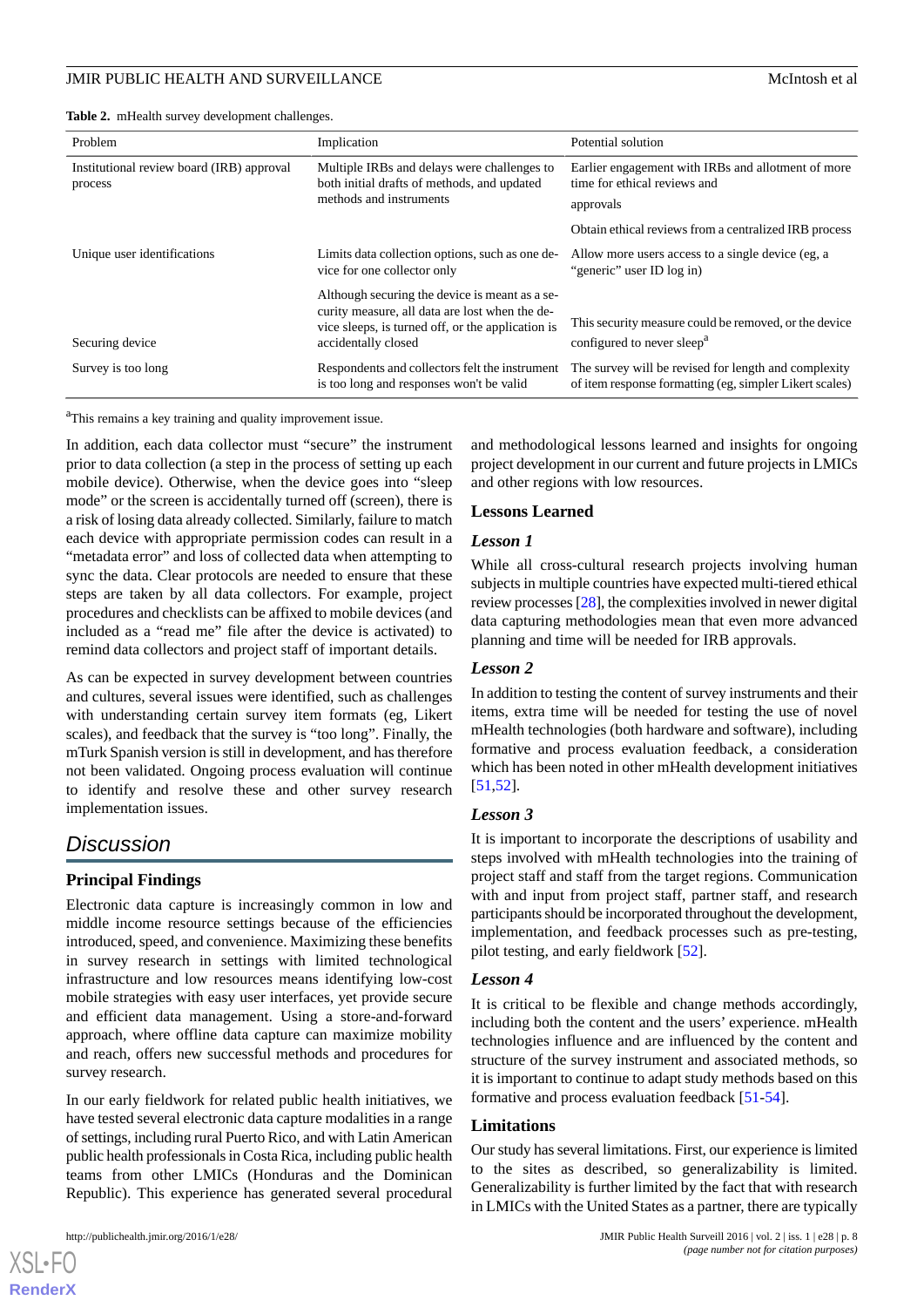specific requirements and additional regulatory considerations that add time and complexity to a study (eg, multiple ethical reviews, requirement for a partner with an FWA).

Second, mHealth strategies (hardware, software, research infrastructures, open source vs proprietary) used in the present research were not compared to other mHealth options a priori to select resources that would best meet project objectives. Such comparisons are often crucial for conducting mHealth research, especially in LMICs, in order to more fully protect the fidelity of the research. Additionally, the software and hardware described in the present study may not be available or optimal for LMICs. Future research could proactively conduct comparative effectiveness studies of similar methodologies to meet such needs.

Third, these are preliminary lessons learned at the early stages of two large studies. Insights gained from a retrospective examination of barriers and facilitators to a project's success may reveal different, even contradictory, conclusions. That said, our experiences are useful and practical and could inform the decisions researchers make around electronic data capture in low resource settings.

## **Conclusions**

Electronic data capture offers an opportunity for low and middle income regions to participate in large research projects efficiently. Although no a priori comparisons for selection of optimal resources within LMICs were conducted, in the early phases of the project, along with our LMIC partners, we were able to successfully identify and implement feasible practical steps regarding the preparation of both software (online applications and services) and hardware (mobile devices) in advance of implementation of our large survey research initiatives. Survey development successfully incorporated both content development (with pre-testing and translation), and platform development for implementation (using REDCap for both online and offline implementation). Advantages and disadvantages to device and software choices, workflows, and user interfaces need to be weighed as part of necessary formative evaluation of the project [\[50](#page-11-1)]. These practical details also impact (and are impacted by) IRB issues, training details, and data management procedures.

There is growing evidence that mHealth strategies remove health care barriers in low and middle resource settings, so the dissemination of evidence-based mHealth methodologies is critical [\[53](#page-11-5)[,54](#page-11-4)]. Immediate next steps will include full implementation of mHealth driven surveys in multiple LMIC and other low-resource settings, with plans for ongoing process evaluation to guide methodological improvements as needed. Future research in this area could focus upon further qualitative research to inform improvement and implementation [[52\]](#page-11-3), usability, privacy and confidentiality issues, best practices for training, and survey implementation fidelity.

## **Acknowledgments**

This work was supported and funded by the Centers for Disease Control and Prevention, Prevention Research Centers Program (Cooperative agreements: 1U48DP005026-01S1, 1U48DP005010- 01S1, and 1U48DP005023-01S1).

This work was additionally supported and funded by the National Cancer Institute Grant # R01CA152093-01 (PI: McIntosh), and by The National Institutes of Health/Fogarty International Center Grant #1 R25 TW 009697-01A1 (PI: Dye/Ossip). Further, Drs Dye and Demment receive funding from Award Number Grant UL1 TR000042 from the National Center For Advancing Translational Sciences, National Institutes of Health. Dr Vélez Vega receives funding from the National Institute of Environmental Health Sciences' Superfund Research Program Grant # 2P42ES017198-05 (PI: Cordero / Alshawabkeh). The content is solely the responsibility of the authors and does not necessarily represent the official views of the Centers for Disease Control and Prevention, National Center For Advancing Translational Sciences, National Institute of Environmental Health Sciences, National Cancer Institute or the National Institutes of Health. This paper falls under the scope of work for the US Centers for Disease Control and Prevention (CDC) funded Global and Territorial Health Research Network through the Prevention Research Centers Program, with the goal to translate chronic disease prevention research into practice. In addition to several partnering institutions, the Global Network Steering Committee consists of two CDC representatives who participated in the study design and review of the manuscript. All authors had full access to all the data in the study and take responsibility for the integrity of the data and the accuracy of the data analysis. The corresponding author had final responsibility to submit the report for publication.

## <span id="page-8-0"></span>**Conflicts of Interest**

<span id="page-8-1"></span>None declared.

## **References**

- 1. King JD, Buolamwini J, Cromwell EA, Panfel A, Teferi T, Zerihun M, et al. A novel electronic data collection system for large-scale surveys of neglected tropical diseases. PLoS One 2013;8(9):e74570 [[FREE Full text](http://dx.plos.org/10.1371/journal.pone.0074570)] [doi: [10.1371/journal.pone.0074570\]](http://dx.doi.org/10.1371/journal.pone.0074570) [Medline: [24066147](http://www.ncbi.nlm.nih.gov/entrez/query.fcgi?cmd=Retrieve&db=PubMed&list_uids=24066147&dopt=Abstract)]
- 2. Pujari SJ, Palipudi KM, Morton J, Levinsohn J, Litavecz S, Green M. Electronic data collection and management system for global adult tobacco survey. Online J Public Health Inform 2012;4(2) [\[FREE Full text\]](http://europepmc.org/abstract/MED/23569638) [doi: [10.5210/ojphi.v4i2.4190](http://dx.doi.org/10.5210/ojphi.v4i2.4190)] [Medline: [23569638](http://www.ncbi.nlm.nih.gov/entrez/query.fcgi?cmd=Retrieve&db=PubMed&list_uids=23569638&dopt=Abstract)]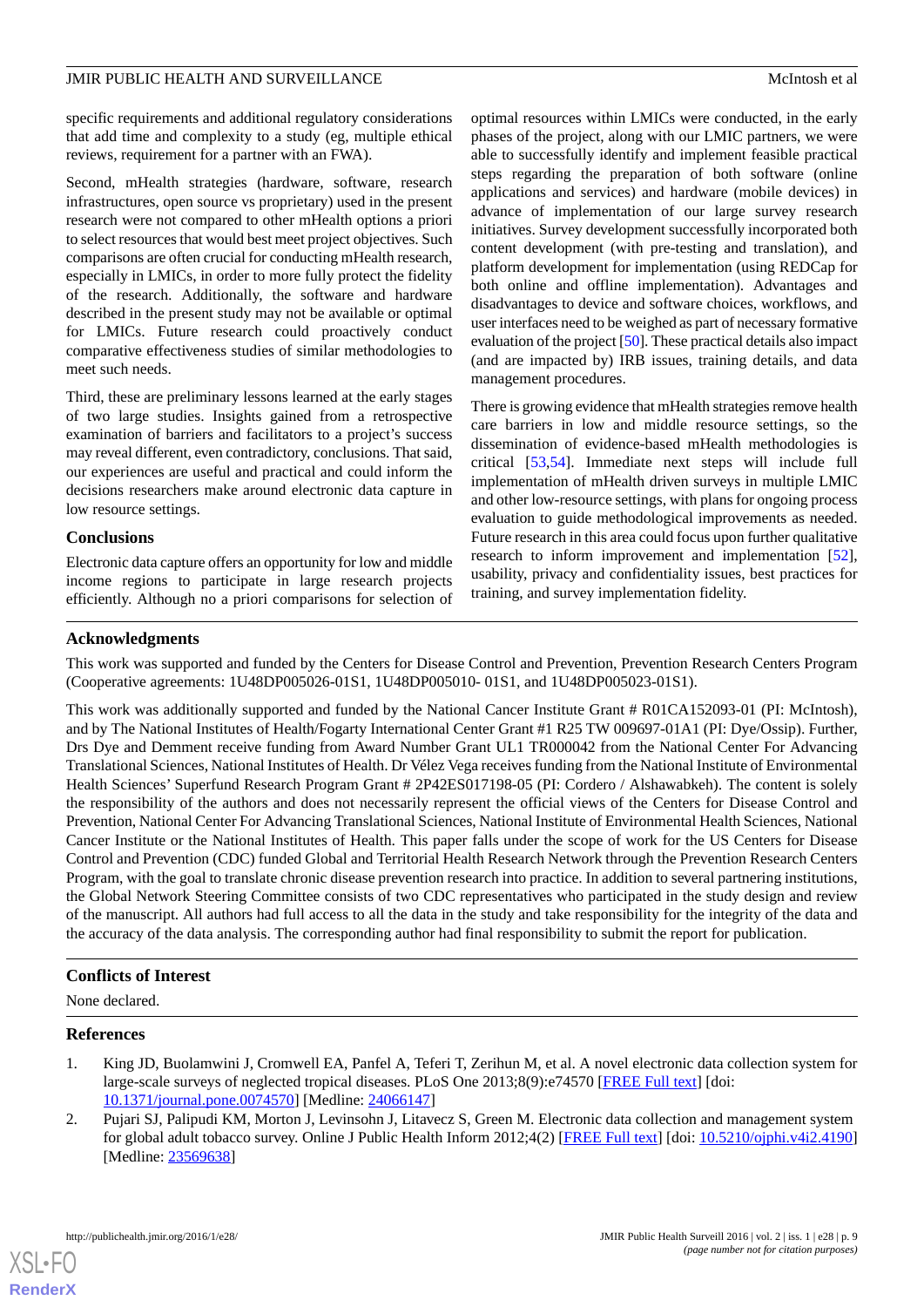## JMIR PUBLIC HEALTH AND SURVEILLANCE SERVICE SERVICES AND SURVEILLANCE SERVICES AND MCINTOSh et al.

- <span id="page-9-0"></span>3. Yu P, de Courteen M, Pan E, Galea G, Pryor J. The development and evaluation of a PDA-based method for public health surveillance data collection in developing countries. Int J Med Inform 2009 Aug;78(8):532-542. [doi: [10.1016/j.ijmedinf.2009.03.002\]](http://dx.doi.org/10.1016/j.ijmedinf.2009.03.002) [Medline: [19369114](http://www.ncbi.nlm.nih.gov/entrez/query.fcgi?cmd=Retrieve&db=PubMed&list_uids=19369114&dopt=Abstract)]
- <span id="page-9-1"></span>4. Njuguna HN, Caselton DL, Arunga GO, Emukule GO, Kinyanjui DK, Kalani RM, et al. A comparison of smartphones to paper-based questionnaires for routine influenza sentinel surveillance, Kenya, 2011-2012. BMC Med Inform Decis Mak 2014;14:107 [[FREE Full text](http://bmcmedinformdecismak.biomedcentral.com/articles/10.1186/s12911-014-0107-5)] [doi: [10.1186/s12911-014-0107-5\]](http://dx.doi.org/10.1186/s12911-014-0107-5) [Medline: [25539745](http://www.ncbi.nlm.nih.gov/entrez/query.fcgi?cmd=Retrieve&db=PubMed&list_uids=25539745&dopt=Abstract)]
- <span id="page-9-2"></span>5. Barbieri JS, Nelson CA, Bream KD, Kovarik CL. Primary care providers' perceptions of mobile store-and-forward teledermatology. Dermatol Online J 2015;21(8). [Medline: [26437165\]](http://www.ncbi.nlm.nih.gov/entrez/query.fcgi?cmd=Retrieve&db=PubMed&list_uids=26437165&dopt=Abstract)
- <span id="page-9-3"></span>6. Jefee-Bahloul H, Barkil-Oteo A, Shukair N, Alraas W, Mahasneh W. Using a store-and-forward system to provide global telemental health supervision and training: a case from Syria. Acad Psychiatry 2015 Oct 7. [doi: [10.1007/s40596-015-0423-9\]](http://dx.doi.org/10.1007/s40596-015-0423-9) [Medline: [26446997](http://www.ncbi.nlm.nih.gov/entrez/query.fcgi?cmd=Retrieve&db=PubMed&list_uids=26446997&dopt=Abstract)]
- <span id="page-9-4"></span>7. Butler TN, Yellowlees P. Cost analysis of store-and-forward telepsychiatry as a consultation model for primary care. Telemed J E Health 2012;18(1):74-77. [doi: [10.1089/tmj.2011.0086](http://dx.doi.org/10.1089/tmj.2011.0086)] [Medline: [22085113\]](http://www.ncbi.nlm.nih.gov/entrez/query.fcgi?cmd=Retrieve&db=PubMed&list_uids=22085113&dopt=Abstract)
- <span id="page-9-5"></span>8. Kerner J, Hall K. Research dissemination and diffusion: translation within science and society. Res Soc Work Pract 2009 May 28;19(5):519-530. [doi: [10.1177/1049731509335585\]](http://dx.doi.org/10.1177/1049731509335585)
- <span id="page-9-6"></span>9. Danaei G, Ding EL, Mozaffarian D, Taylor B, Rehm J, Murray CJ, et al. The preventable causes of death in the United States: comparative risk assessment of dietary, lifestyle, and metabolic risk factors. PLoS Med 2009 Apr 28;6(4):e1000058 [[FREE Full text](http://dx.plos.org/10.1371/journal.pmed.1000058)] [doi: [10.1371/journal.pmed.1000058](http://dx.doi.org/10.1371/journal.pmed.1000058)] [Medline: [19399161](http://www.ncbi.nlm.nih.gov/entrez/query.fcgi?cmd=Retrieve&db=PubMed&list_uids=19399161&dopt=Abstract)]
- <span id="page-9-7"></span>10. Mackenbach JP, Karanikolos M, McKee M. The unequal health of Europeans: successes and failures of policies. Lancet 2013 Mar 30;381(9872):1125-1134. [doi: [10.1016/S0140-6736\(12\)62082-0](http://dx.doi.org/10.1016/S0140-6736(12)62082-0)] [Medline: [23541053](http://www.ncbi.nlm.nih.gov/entrez/query.fcgi?cmd=Retrieve&db=PubMed&list_uids=23541053&dopt=Abstract)]
- <span id="page-9-9"></span><span id="page-9-8"></span>11. Pablos-Mendez A, Shademani R. Knowledge translation in global health. J Contin Educ Health Prof 2006;26(1):81-86. [doi: [10.1002/chp.54](http://dx.doi.org/10.1002/chp.54)] [Medline: [16557508\]](http://www.ncbi.nlm.nih.gov/entrez/query.fcgi?cmd=Retrieve&db=PubMed&list_uids=16557508&dopt=Abstract)
- 12. Pakenham-Walsh N. Learning from one another to bridge the "know-do gap". BMJ 2004 Nov 13;329(7475):1189-1189. [doi: [10.1136/bmj.329.7475.1189](http://dx.doi.org/10.1136/bmj.329.7475.1189)]
- <span id="page-9-10"></span>13. Simonds VW, Wallerstein N, Duran B, Villegas M. Community-based participatory research: its role in future cancer research and public health practice. Prev Chronic Dis 2013;10:E78 [\[FREE Full text](http://www.cdc.gov/pcd/issues/2013/12_0205.htm)] [doi: [10.5888/pcd10.120205](http://dx.doi.org/10.5888/pcd10.120205)] [Medline: [23680507](http://www.ncbi.nlm.nih.gov/entrez/query.fcgi?cmd=Retrieve&db=PubMed&list_uids=23680507&dopt=Abstract)]
- <span id="page-9-12"></span><span id="page-9-11"></span>14. Richards T, Tumwine J. Poor countries make the best teachers: discuss. BMJ 2004 Nov 13;329(7475):1113-1114 [\[FREE](http://europepmc.org/abstract/MED/15539642) [Full text\]](http://europepmc.org/abstract/MED/15539642) [doi: [10.1136/bmj.329.7475.1113\]](http://dx.doi.org/10.1136/bmj.329.7475.1113) [Medline: [15539642](http://www.ncbi.nlm.nih.gov/entrez/query.fcgi?cmd=Retrieve&db=PubMed&list_uids=15539642&dopt=Abstract)]
- <span id="page-9-13"></span>15. Berwick DM. Lessons from developing nations on improving health care. BMJ 2004 May 8;328(7448):1124-1129 [\[FREE](http://europepmc.org/abstract/MED/15130984) [Full text\]](http://europepmc.org/abstract/MED/15130984) [doi: [10.1136/bmj.328.7448.1124\]](http://dx.doi.org/10.1136/bmj.328.7448.1124) [Medline: [15130984](http://www.ncbi.nlm.nih.gov/entrez/query.fcgi?cmd=Retrieve&db=PubMed&list_uids=15130984&dopt=Abstract)]
- <span id="page-9-14"></span>16. Greenhalgh T, Wieringa S. Is it time to drop the 'knowledge translation' metaphor? A critical literature review. J R Soc Med 2011 Dec;104(12):501-509 [\[FREE Full text\]](http://europepmc.org/abstract/MED/22179293) [doi: [10.1258/jrsm.2011.110285](http://dx.doi.org/10.1258/jrsm.2011.110285)] [Medline: [22179293\]](http://www.ncbi.nlm.nih.gov/entrez/query.fcgi?cmd=Retrieve&db=PubMed&list_uids=22179293&dopt=Abstract)
- <span id="page-9-15"></span>17. Thamlikitkul V. Bridging the gap between knowledge and action for health: case studies. Bull World Health Organ 2006 Aug;84(8):603-607 [\[FREE Full text](http://www.scielosp.org/scielo.php?script=sci_arttext&pid=S0042-96862006000800010&lng=en&nrm=iso&tlng=en)] [Medline: [16917646](http://www.ncbi.nlm.nih.gov/entrez/query.fcgi?cmd=Retrieve&db=PubMed&list_uids=16917646&dopt=Abstract)]
- <span id="page-9-16"></span>18. Zachariah R, Ford N, Maher D, Bissell K, Van den Bergh R, van den Boogaard W, et al. Is operational research delivering the goods? The journey to success in low-income countries. Lancet Infect Dis 2012 May;12(5):415-421. [doi: [10.1016/S1473-3099\(11\)70309-7\]](http://dx.doi.org/10.1016/S1473-3099(11)70309-7) [Medline: [22326018](http://www.ncbi.nlm.nih.gov/entrez/query.fcgi?cmd=Retrieve&db=PubMed&list_uids=22326018&dopt=Abstract)]
- <span id="page-9-17"></span>19. Kwankam SY. What e-Health can offer. Bull World Health Organ 2004 Oct;82(10):800-802 [\[FREE Full text\]](http://europepmc.org/abstract/MED/15643805) [Medline: [15643805](http://www.ncbi.nlm.nih.gov/entrez/query.fcgi?cmd=Retrieve&db=PubMed&list_uids=15643805&dopt=Abstract)]
- <span id="page-9-18"></span>20. Fagbemiro L, Adebamowo C. Knowledge and attitudes to personal genomics testing for complex diseases among Nigerians. BMC Med Ethics 2014;15:34 [[FREE Full text](http://bmcmedethics.biomedcentral.com/articles/10.1186/1472-6939-15-34)] [doi: [10.1186/1472-6939-15-34\]](http://dx.doi.org/10.1186/1472-6939-15-34) [Medline: [24766930\]](http://www.ncbi.nlm.nih.gov/entrez/query.fcgi?cmd=Retrieve&db=PubMed&list_uids=24766930&dopt=Abstract)
- 21. REDCap® (Research Electronic Data Capture). University of Rochester Clinical and Translational Science Institute URL: <https://redcap.urmc.rochester.edu/redcap/> [accessed 2016-05-19] [[WebCite Cache ID 6hcjp4Esn\]](http://www.webcitation.org/

                                6hcjp4Esn)
- <span id="page-9-19"></span>22. Ossip-Klein DJ, Fisher S, Diaz S, Quiñones Z, Sierra E, Dozier A, et al. Tobacco use in six economically disadvantaged communities in the Dominican Republic. Nicotine Tob Res 2008 May;10(5):851-860 [\[FREE Full text\]](http://europepmc.org/abstract/MED/18569759) [doi: [10.1080/14622200802027164\]](http://dx.doi.org/10.1080/14622200802027164) [Medline: [18569759\]](http://www.ncbi.nlm.nih.gov/entrez/query.fcgi?cmd=Retrieve&db=PubMed&list_uids=18569759&dopt=Abstract)
- 23. Ossip DJ. The global tobacco epidemic: public health crisis and public health opportunity. Asia Pac J Public Health 2013 Sep;25(5 Suppl):4S-6S. [doi: [10.1177/1010539513489660\]](http://dx.doi.org/10.1177/1010539513489660) [Medline: [24092812](http://www.ncbi.nlm.nih.gov/entrez/query.fcgi?cmd=Retrieve&db=PubMed&list_uids=24092812&dopt=Abstract)]
- 24. Ossip DJ, Quiñones Z, Diaz S, Thevenet-Morrison K, Fisher S, Holderness H, et al. Tobacco cessation in economically disadvantaged Dominican Republic communities: who are the ex-users? J Smok Cessat 2016:1-11 Published online: 20 February 2015. First Look epub. NIHMSID: NIHMS657439(forthcoming). [doi: [10.1017/jsc.2015.3\]](http://dx.doi.org/10.1017/jsc.2015.3)
- 25. Dozier AM, Ossip-Klein DJ, Diaz S, Chin NP, Sierra E, Quiñones Z, et al. Tobacco use in the Dominican Republic: understanding the culture first. Tob Control 2006 Jun;15 Suppl 1:i30-i36 [\[FREE Full text\]](http://tobaccocontrol.bmj.com/cgi/pmidlookup?view=long&pmid=16723673) [doi: [10.1136/tc.2005.014852\]](http://dx.doi.org/10.1136/tc.2005.014852) [Medline: [16723673](http://www.ncbi.nlm.nih.gov/entrez/query.fcgi?cmd=Retrieve&db=PubMed&list_uids=16723673&dopt=Abstract)]
- 26. Dozier AM, Ossip DJ, Diaz S, Sierra-Torres E, Quiñones de Monegro Z, Armstrong L, et al. Health care workers in the Dominican Republic: self-perceived role in smoking cessation. Eval Health Prof 2009 Jun;32(2):144-164 [[FREE Full text](http://europepmc.org/abstract/MED/19448160)] [doi: [10.1177/0163278709333152](http://dx.doi.org/10.1177/0163278709333152)] [Medline: [19448160\]](http://www.ncbi.nlm.nih.gov/entrez/query.fcgi?cmd=Retrieve&db=PubMed&list_uids=19448160&dopt=Abstract)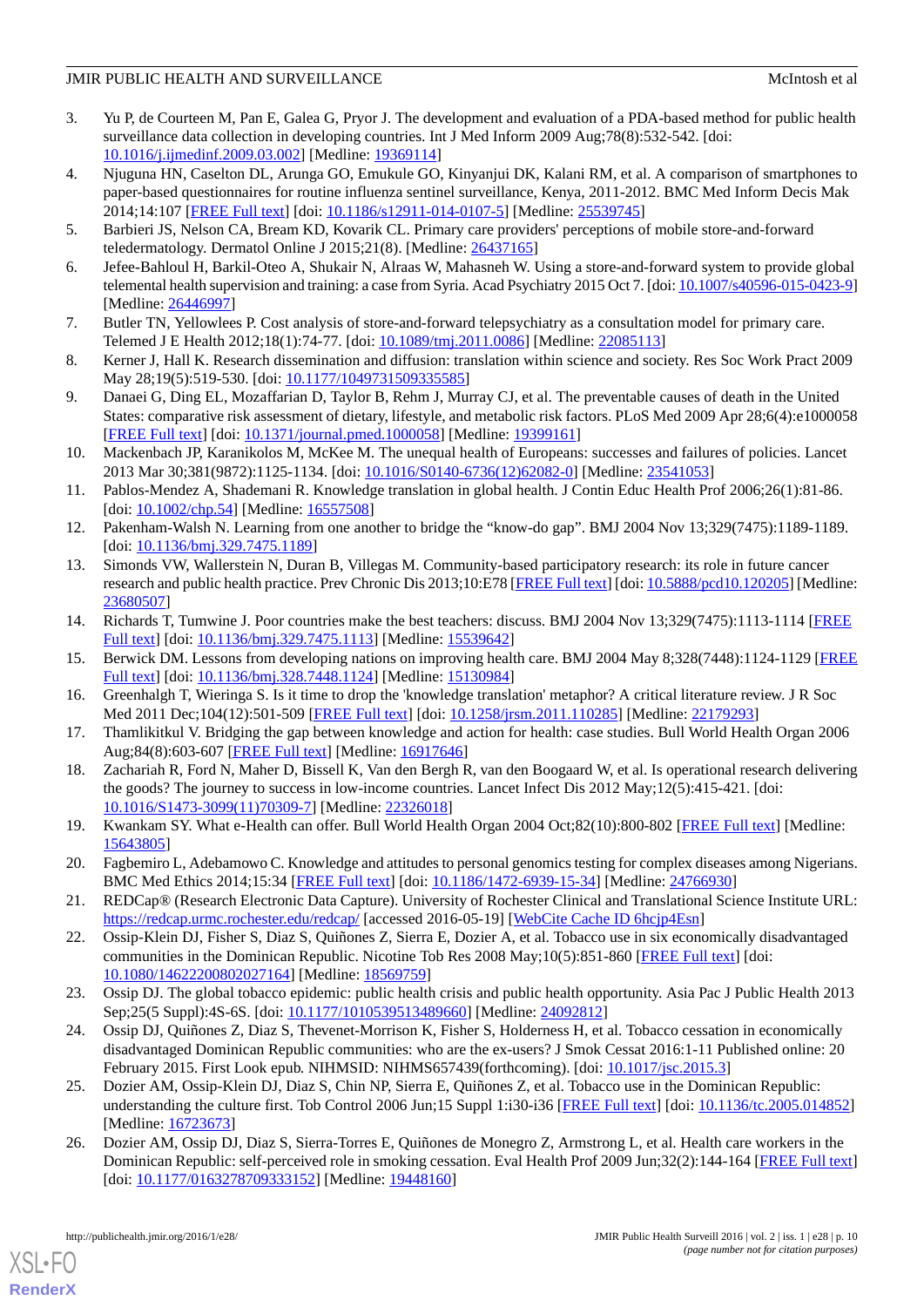## JMIR PUBLIC HEALTH AND SURVEILLANCE SERVICE SERVICES AND SURVEILLANCE SERVICES AND MCINTOSh et al.

- <span id="page-10-5"></span>27. Dozier AM, Diaz S, Guido J, Quiñones de Monegro Z, McIntosh S, Fisher SG, et al. Cohort study of smoke-free homes in economically disadvantaged communities in the Dominican Republic. Rev Panam Salud Publica 2014 Jan;35(1):30-37 [[FREE Full text](http://www.scielosp.org/scielo.php?script=sci_arttext&pid=S1020-49892014000100005&lng=en&nrm=iso&tlng=en)] [Medline: [24626445](http://www.ncbi.nlm.nih.gov/entrez/query.fcgi?cmd=Retrieve&db=PubMed&list_uids=24626445&dopt=Abstract)]
- <span id="page-10-1"></span>28. McIntosh S, Sierra E, Dozier A, Diaz S, Quiñones Z, Primack A, et al. Ethical review issues in collaborative research between us and low-middle income country partners: a case example. Bioethics 2008 Sep;22(8):414-422 [\[FREE Full text](http://europepmc.org/abstract/MED/18554278)] [doi: [10.1111/j.1467-8519.2008.00662.x](http://dx.doi.org/10.1111/j.1467-8519.2008.00662.x)] [Medline: [18554278](http://www.ncbi.nlm.nih.gov/entrez/query.fcgi?cmd=Retrieve&db=PubMed&list_uids=18554278&dopt=Abstract)]
- 29. Wipfli H, Avila-Tang E, Navas-Acien A, Kim S, Onicescu G, Yuan J, Famri Homes Study Investigators. Secondhand smoke exposure among women and children: evidence from 31 countries. Am J Public Health 2008 Apr;98(4):672-679. [doi: [10.2105/AJPH.2007.126631](http://dx.doi.org/10.2105/AJPH.2007.126631)] [Medline: [18309121\]](http://www.ncbi.nlm.nih.gov/entrez/query.fcgi?cmd=Retrieve&db=PubMed&list_uids=18309121&dopt=Abstract)
- 30. Torres E, Quiñones de Monegro Z, French L, Swanson DP, Guido J, Ossip DJ. Tobacco use and exposure to secondhand smoke among pregnant women in the Dominican Republic: an exploratory look into attitudes, beliefs, perceptions, and practices. Nicotine Tob Res 2011 Dec;13(12):1220-1227 [\[FREE Full text](http://europepmc.org/abstract/MED/21908462)] [doi: [10.1093/ntr/ntr193\]](http://dx.doi.org/10.1093/ntr/ntr193) [Medline: [21908462](http://www.ncbi.nlm.nih.gov/entrez/query.fcgi?cmd=Retrieve&db=PubMed&list_uids=21908462&dopt=Abstract)]
- 31. Torres ET, Guido J, de Monegro ZQ, Diaz S, Dozier AM, McInstosh S, et al. Understanding sociodemographic and sociocultural factors that characterize tobacco use and cessation during pregnancy among women in the Dominican Republic. Matern Child Health J 2014 Dec;18(10):2275-2283 [\[FREE Full text\]](http://europepmc.org/abstract/MED/24043558) [doi: [10.1007/s10995-013-1354-2\]](http://dx.doi.org/10.1007/s10995-013-1354-2) [Medline: [24043558\]](http://www.ncbi.nlm.nih.gov/entrez/query.fcgi?cmd=Retrieve&db=PubMed&list_uids=24043558&dopt=Abstract)
- 32. Prucha MG, Fisher SG, McIntosh S, Grable JC, Holderness H, Thevenet-Morrison K, et al. Health care workers' knowledge, attitudes and practices on tobacco use in economically disadvantaged dominican republic communities. Int J Environ Res Public Health 2015 Apr;12(4):4060-4075 [\[FREE Full text\]](http://www.mdpi.com/resolver?pii=ijerph120404060) [doi: [10.3390/ijerph120404060](http://dx.doi.org/10.3390/ijerph120404060)] [Medline: [25872018](http://www.ncbi.nlm.nih.gov/entrez/query.fcgi?cmd=Retrieve&db=PubMed&list_uids=25872018&dopt=Abstract)]
- 33. Chin NP, Dozier A, Quiñones Z, Diaz S, Weber E, Almonte H, et al. A qualitative study of tobacco use in 8 economically disadvantaged Dominican Republic communities. Glob Health Promot 2016 (forthcoming).
- <span id="page-10-0"></span>34. Demment MM, Peters K, Dykens JA, Dozier A, Nawaz H, McIntosh S, et al. Developing the evidence base to inform best practice: a scoping study of breast and cervical cancer reviews in low- and middle-income countries. PLoS One 2015;10(9):e0134618 [\[FREE Full text](http://dx.plos.org/10.1371/journal.pone.0134618)] [doi: [10.1371/journal.pone.0134618\]](http://dx.doi.org/10.1371/journal.pone.0134618) [Medline: [26325181\]](http://www.ncbi.nlm.nih.gov/entrez/query.fcgi?cmd=Retrieve&db=PubMed&list_uids=26325181&dopt=Abstract)
- <span id="page-10-2"></span>35. Lando HA, Hipple BJ, Muramoto M, Klein JD, Prokhorov AV, Ossip DJ, et al. Tobacco control and children: an international perspective. Pediatr Allergy Immunol Pulmonol 2010 Jun;23(2):99-103 [[FREE Full text](http://europepmc.org/abstract/MED/22375275)] [doi: [10.1089/ped.2010.0012](http://dx.doi.org/10.1089/ped.2010.0012)] [Medline: [22375275](http://www.ncbi.nlm.nih.gov/entrez/query.fcgi?cmd=Retrieve&db=PubMed&list_uids=22375275&dopt=Abstract)]
- <span id="page-10-4"></span><span id="page-10-3"></span>36. United States Department of Health & Human Services, Office for Human Research Protections. Office for Human Research Protections (OHRP) Database for Registered IORGs & IRBs, Approved FWAs, and Documents Received in Last 60 Days. URL: <http://ohrp.cit.nih.gov/search/search.aspx?styp=bsc> [accessed 2016-05-19] [[WebCite Cache ID 6hclBRr76\]](http://www.webcitation.org/

                                6hclBRr76)
- <span id="page-10-6"></span>37. Gilman RH, Garcia HH. Ethics review procedures for research in developing countries: a basic presumption of guilt. CMAJ 2004 Aug 3;171(3):248-249 [\[FREE Full text\]](http://www.cmaj.ca/cgi/pmidlookup?view=long&pmid=15289424) [Medline: [15289424](http://www.ncbi.nlm.nih.gov/entrez/query.fcgi?cmd=Retrieve&db=PubMed&list_uids=15289424&dopt=Abstract)]
- 38. McWilliams R, Hoover-Fong J, Hamosh A, Beck S, Beaty T, Cutting G. Problematic variation in local institutional review of a multicenter genetic epidemiology study. JAMA 2003 Jul 16;290(3):360-366. [doi: [10.1001/jama.290.3.360\]](http://dx.doi.org/10.1001/jama.290.3.360) [Medline: [12865377](http://www.ncbi.nlm.nih.gov/entrez/query.fcgi?cmd=Retrieve&db=PubMed&list_uids=12865377&dopt=Abstract)]
- <span id="page-10-8"></span><span id="page-10-7"></span>39. Cantonwine DE, Cordero JF, Rivera-González LO, Anzalota Del Toro LV, Ferguson KK, Mukherjee B, et al. Urinary phthalate metabolite concentrations among pregnant women in Northern Puerto Rico: distribution, temporal variability, and predictors. Environ Int 2014 Jan;62:1-11 [[FREE Full text](http://europepmc.org/abstract/MED/24161445)] [doi: [10.1016/j.envint.2013.09.014](http://dx.doi.org/10.1016/j.envint.2013.09.014)] [Medline: [24161445](http://www.ncbi.nlm.nih.gov/entrez/query.fcgi?cmd=Retrieve&db=PubMed&list_uids=24161445&dopt=Abstract)]
- 40. Meeker JD, Cantonwine DE, Rivera-González LO, Ferguson KK, Mukherjee B, Calafat AM, et al. Distribution, variability, and predictors of urinary concentrations of phenols and parabens among pregnant women in Puerto Rico. Environ Sci Technol 2013 Apr 2;47(7):3439-3447 [\[FREE Full text](http://europepmc.org/abstract/MED/23469879)] [doi: [10.1021/es400510g](http://dx.doi.org/10.1021/es400510g)] [Medline: [23469879](http://www.ncbi.nlm.nih.gov/entrez/query.fcgi?cmd=Retrieve&db=PubMed&list_uids=23469879&dopt=Abstract)]
- <span id="page-10-10"></span><span id="page-10-9"></span>41. Buhrmester M, Kwang T, Gosling SD. Amazon's Mechanical Turk: a new source of inexpensive, yet high-quality, data? Perspect Psychol Sci 2011 Jan;6(1):3-5. [doi: [10.1177/1745691610393980](http://dx.doi.org/10.1177/1745691610393980)] [Medline: [26162106](http://www.ncbi.nlm.nih.gov/entrez/query.fcgi?cmd=Retrieve&db=PubMed&list_uids=26162106&dopt=Abstract)]
- <span id="page-10-11"></span>42. Mason W, Suri S. Conducting behavioral research on Amazon's Mechanical Turk. Behav Res Methods 2012 Mar;44(1):1-23. [doi: [10.3758/s13428-011-0124-6](http://dx.doi.org/10.3758/s13428-011-0124-6)] [Medline: [21717266\]](http://www.ncbi.nlm.nih.gov/entrez/query.fcgi?cmd=Retrieve&db=PubMed&list_uids=21717266&dopt=Abstract)
- 43. ProQuest. URL:<http://search.proquest.com/docview/1011330798?accountid=13567> [accessed 2016-05-19] [\[WebCite](http://www.webcitation.org/

                 6hclQ3wz9) [Cache ID 6hclQ3wz9](http://www.webcitation.org/

                                6hclQ3wz9)]
- <span id="page-10-12"></span>44. Behrend TS, Sharek DJ, Meade AW, Wiebe EN. The viability of crowdsourcing for survey research. Behav Res Methods 2011 Sep;43(3):800-813. [doi: [10.3758/s13428-011-0081-0](http://dx.doi.org/10.3758/s13428-011-0081-0)] [Medline: [21437749\]](http://www.ncbi.nlm.nih.gov/entrez/query.fcgi?cmd=Retrieve&db=PubMed&list_uids=21437749&dopt=Abstract)
- <span id="page-10-13"></span>45. Berinsky A, Huber G, Lenz G. Evaluating online labor markets for experimental research: Amazon.com's Mechanical Turk. Political Analysis 2012 Mar 02;20(3):351-368. [doi: [10.1093/pan/mpr057](http://dx.doi.org/10.1093/pan/mpr057)]
- 46. Shapiro DN, Chandler J, Mueller PA. Using Mechanical Turk to study clinical populations. Clin Psychol Sci 2013 Jan 31;1(2):213-220. [doi: [10.1177/2167702612469015\]](http://dx.doi.org/10.1177/2167702612469015)
- 47. Chandler D, Kapelner A. Breaking Monotony with Meaning: Motivation in Crowdsourcing Markets. 2010. URL: [https:/](https://www.semanticscholar.org/paper/Breaking-Monotony-with-Meaning-Motivation-in-Chandler-Kapelner/296a1d392f96e2f4094a9324156a10e8e0e3bb27/pdf) [/www.semanticscholar.org/paper/Breaking-Monotony-with-Meaning-Motivation-in-Chandler-Kapelner/](https://www.semanticscholar.org/paper/Breaking-Monotony-with-Meaning-Motivation-in-Chandler-Kapelner/296a1d392f96e2f4094a9324156a10e8e0e3bb27/pdf) [296a1d392f96e2f4094a9324156a10e8e0e3bb27/pdf](https://www.semanticscholar.org/paper/Breaking-Monotony-with-Meaning-Motivation-in-Chandler-Kapelner/296a1d392f96e2f4094a9324156a10e8e0e3bb27/pdf) [accessed 2016-05-20] [\[WebCite Cache ID 6he7cIvxI\]](http://www.webcitation.org/

                                6he7cIvxI)
- 48. Brislin RW. Back-translation for cross-cultural research. J Cross-Cult Psychol 1970 Sep 01;1(3):185-216. [doi: [10.1177/135910457000100301\]](http://dx.doi.org/10.1177/135910457000100301)